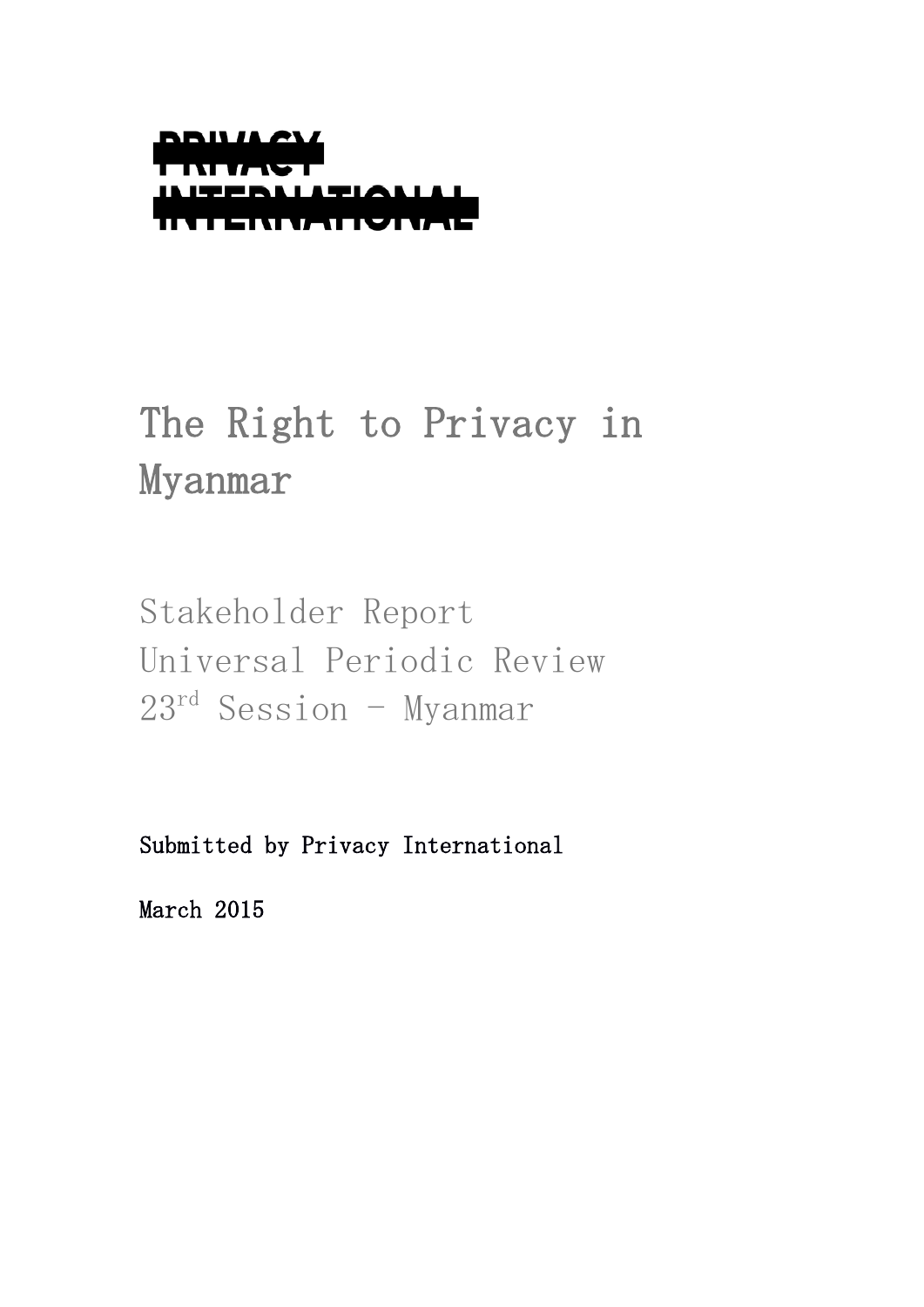## Introduction

- 1. This stakeholder report is a submission by Privacy International  $(PI)$ .<sup>1</sup> PI is a human rights organisation that works to advance and promote the right to privacy and fight surveillance around the world.
- 2. PI wishes to bring concerns about the protection and promotion of the right to privacy in Myanmar before the Human Rights Council for consideration in Myanmar's upcoming review.

## The right to privacy

- 3. Privacy is a fundamental human right, enshrined in numerous international human rights instruments. $2$  It is central to the protection of human dignity and forms the basis of any democratic society. It also supports and reinforces other rights, such as freedom of expression, information and association. The right to privacy embodies the presumption that individuals should have an area of autonomous development, interaction and liberty, a "private sphere" with or without interaction with others, free from arbitrary State intervention and from excessive unsolicited intervention by other uninvited individuals.<sup>3</sup>
- 4. Activities that restrict the right to privacy, such as surveillance and censorship, can only be justified when they are prescribed by law, necessary to achieve a legitimate aim, and proportionate to the aim pursued.<sup>4</sup>
- 5. As innovations in information technology have enabled previously unimagined forms of collecting, storing and sharing personal data, the right to privacy has evolved to encapsulate State obligations related

3

<u>.</u>

<sup>1</sup> For further information, please visit our website at: [www.privacyinternational.org](http://www.privacyinternational.org/)  $\circ$ 

Universal Declaration of Human Rights Article 12, United Nations Convention on Migrant Workers Article 14, UN Convention of the Protection of the Child Article 16, International Covenant on Civil and Political Rights, International Covenant on Civil and Political Rights Article 17; regional conventions including Article 10 of the African Charter on the Rights and Welfare of the Child, Article 11 of the American Convention on Human Rights, Article 4 of the African Union Principles on Freedom of Expression, Article 5 of the American Declaration of the Rights and Duties of Man, Article 21 of the Arab Charter on Human Rights, and Article 8 of the European Convention for the Protection of Human Rights and Fundamental Freedoms; Johannesburg Principles on National Security, Free Expression and Access to Information, Camden Principles on Freedom of Expression and Equality.

Martin Scheinin, Report of the Special Rapporteur on the promotion and protection of human rights and fundamental freedoms while countering terrorism, 2009, A/HRC/17/34

<sup>4</sup>

Universal Declaration of Human Rights Article 29; General Comment No. 27, Adopted by The Human Rights Committee Under Article 40, Paragraph 4, Of The International Covenant On Civil And Political Rights, CCPR/C/21/Rev.1/Add.9, November 2, 1999; see also Martin Scheinin, "Report of the Special Rapporteur on the promotion and protection of human rights and fundamental freedoms while countering terrorism," 2009, A/HRC/17/34.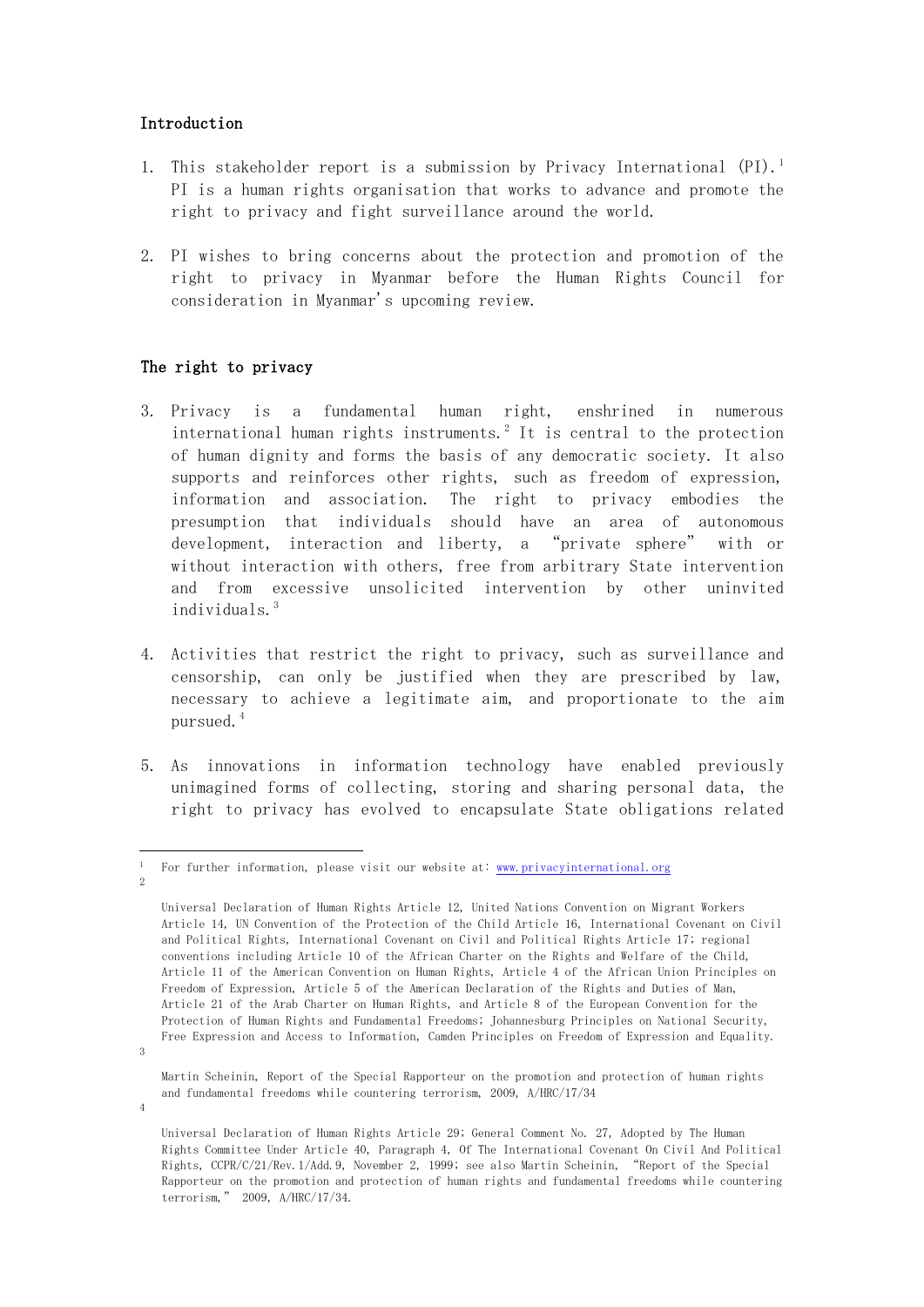to the protection of personal data.<sup>5</sup> A number of international instruments enshrine data protection principles, $^6$  and many domestic legislatures have incorporated such principles into national law.<sup>7</sup>

### Follow up to the previous UPR

6. There was no mention of the right to privacy and data protection either in the National Report submitted by Myanmar nor in the report of the Working Group. On the other hand, stakeholders raised widespread concerns regarding the right to freedom of expression and attacks against human rights defenders and journalists.<sup>8</sup> These were included in the recommendations made by the Working Group to Myanmar.<sup>9</sup>

## Domestic laws related to privacy

7. The Constitution of the Republic of the Union of Myanmar under Section  $357$  reads:

The Union shall protect the privacy and security of home, property, correspondence and other communications of citizens under the law subject to the provisions of this Constitution".

8. Article 17 of the Telecommunication Law No. 31 of Myanmar<sup>10</sup> requires Service Licensees to maintain securely the information and contents that are transmitted or received through its telecommunication services and confidential personal information of each individual user, and to not disclose and inform to irrelevant persons such information except where allowed in accordance with existing laws. Article 69 of the same law requires a court order for the disclosure of information kept in secured or encrypted systems, and any violation can result in a prison sentence for up to one year and/or a fine.

<u>.</u> 5

7

Human Rights Committee general comment No. 16 (1988) on the right to respect of privacy, family, home and correspondence, and protection of honour and reputation (art. 17).

<sup>6</sup>

See the Council of Europe Convention for the Protection of Individuals with regard to Automatic Processing of Personal Data (No. 108), 1981; the Organization for Economic Co-operation and Development Guidelines on the Protection of Privacy and Transborder Data Flows of Personal Data (1980); and the Guidelines for the regulation of computerized personal data files (General Assembly resolution 45/95 and E/CN.4/1990/72)

As of December 2013, 101 countries had enacted data protection legislation: David Banisar, National Comprehensive Data Protection/Privacy Laws and Bills 2014 Map (January 28, 2014). Available at SSRN: <http://ssrn.com/abstract=1951416>or<http://dx.doi.org/10.2139/ssrn.1951416>

<sup>8</sup>

Including Slovenia, France, Denmark, Germany, Canada, Sweden, Austria, Uruguay, Norway, the United Kingdom, and Italy.

<sup>9</sup> A/HRC/17/9, Report of the Working Group on the Universal Periodic Review, Myanmar, 24 March 2011  $10$  The Telecommunication Law No. 31 of Myanmar was enacted on 8 October 2013. Available at:

[http://www.mcit.gov.mm/sites/default/files/Telecom%20Law%20English%20Version\\_0.pdf](http://www.mcit.gov.mm/sites/default/files/Telecom%20Law%20English%20Version_0.pdf)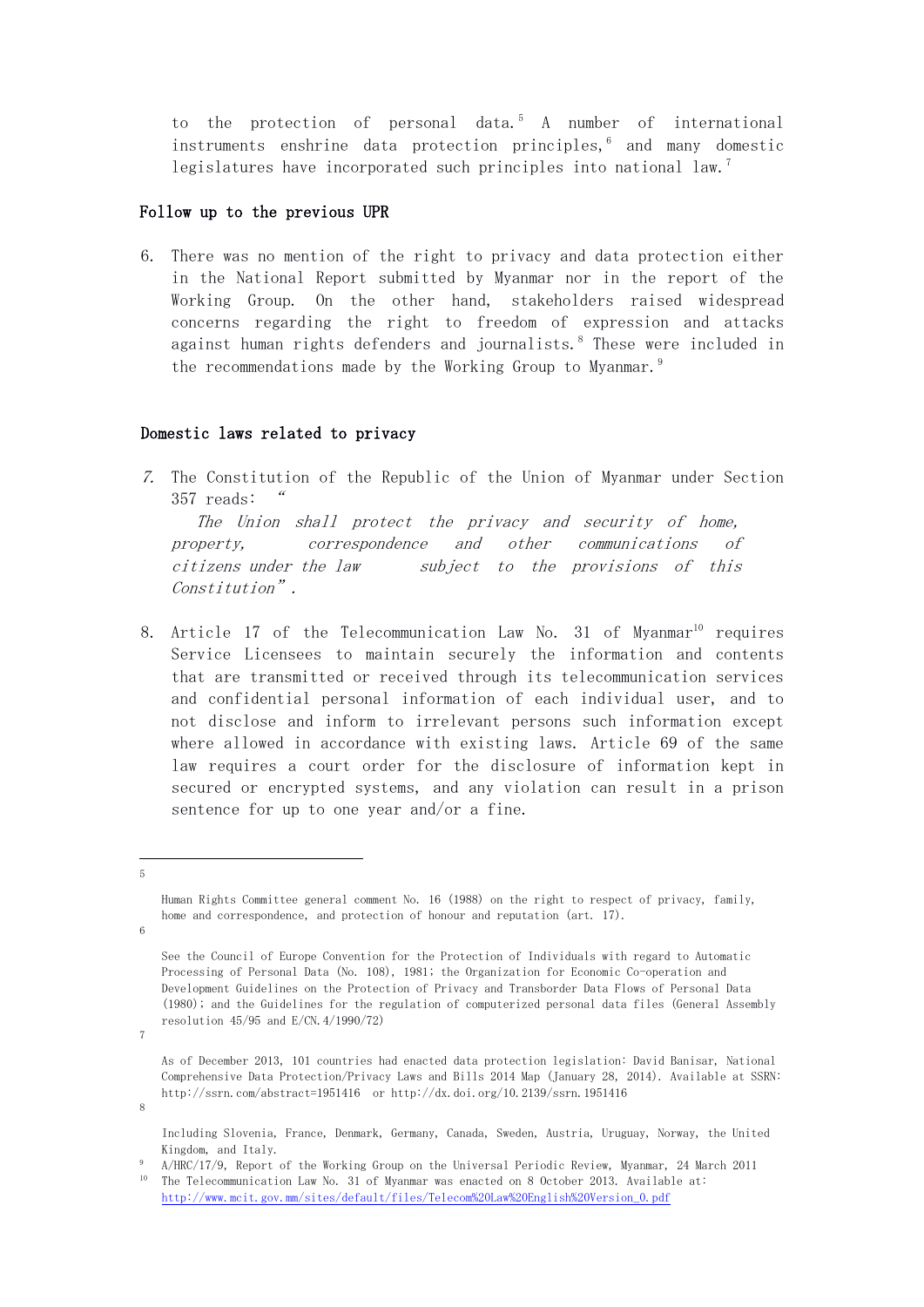# International obligations relating to privacy

9. Myanmar is a signatory to the Universal Declaration of Human Rights ('UDHR') but it has not ratified the International Covenant on Civil and Political Rights ('ICCPR'). Article 12 of the UDHR provides that "no one shall be subjected to arbitrary or unlawful interference with his privacy, family, home or correspondence, nor to unlawful attacks on his honour and reputation".

# Areas of concern

# I. Failure to sign major international treaties

- 10. Myanmar has still not signed nor ratified many of the major international treaties, including the ICCPR, which upholds the right to privacy under Article 17.
- 11. In June 2013,<sup>11</sup> the National Human Rights Commissioner of Myanmar recommended that the government ratify the ICCPR and the International Covenant on Economic, Social and Cultural Rights ('ICESCR'). The Commission also called for the government to subsequently undertake legal reforms in order to align its national legislation with these treaties.

# II. Communication surveillance

<u>.</u>

- 12. In the five decades of military dictatorship that Myanmar endured, state surveillance was part of a systematic policy to control citizens and monitor political dissent. Political reforms have been initiated since 2010, but since the political turmoil that occurred in Myanmar in 2013 as a result of religious unrest and legal reform pushed by the opposition, state surveillance has actually intensified.<sup>12</sup>
- 13. A recent report by the UN Special Rapporteur on the situation of human rights in Myanmar, Yanghee Lee, which was presented at the  $28<sup>th</sup>$  session of the Human Rights Council noted her concern about regular communications surveillance of human right defenders.  $^{13}$  These reports

 $11$  Article 19, Myanmar: National Human Rights Commission recommends ratifying key human rights treaties, Press release, 21 June 2013. Available at: [http://www.article19.org/resources.php/resource/37119/en/myanmar:-national-human-rights-commission-](http://www.article19.org/resources.php/resource/37119/en/myanmar:-national-human-rights-commission-recommends-ratifying-key-human-rights-treaties)

[recommends-ratifying-key-human-rights-treaties](http://www.article19.org/resources.php/resource/37119/en/myanmar:-national-human-rights-commission-recommends-ratifying-key-human-rights-treaties) <sup>12</sup> Freedom House, *Freedom on the Net 2014: Myanmar*. Available at: <https://freedomhouse.org/sites/default/files/resources/Myanmar.pdf>

 $13$   $A/HRC/28/72$ , para. 9, which reads as follows, "Human rights defenders informed the Special Rapporteur of regular surveillance through phone calls, monitoring and inquiries of their movements and activities. She highlights the obligation of the Government to demonstrate the necessity and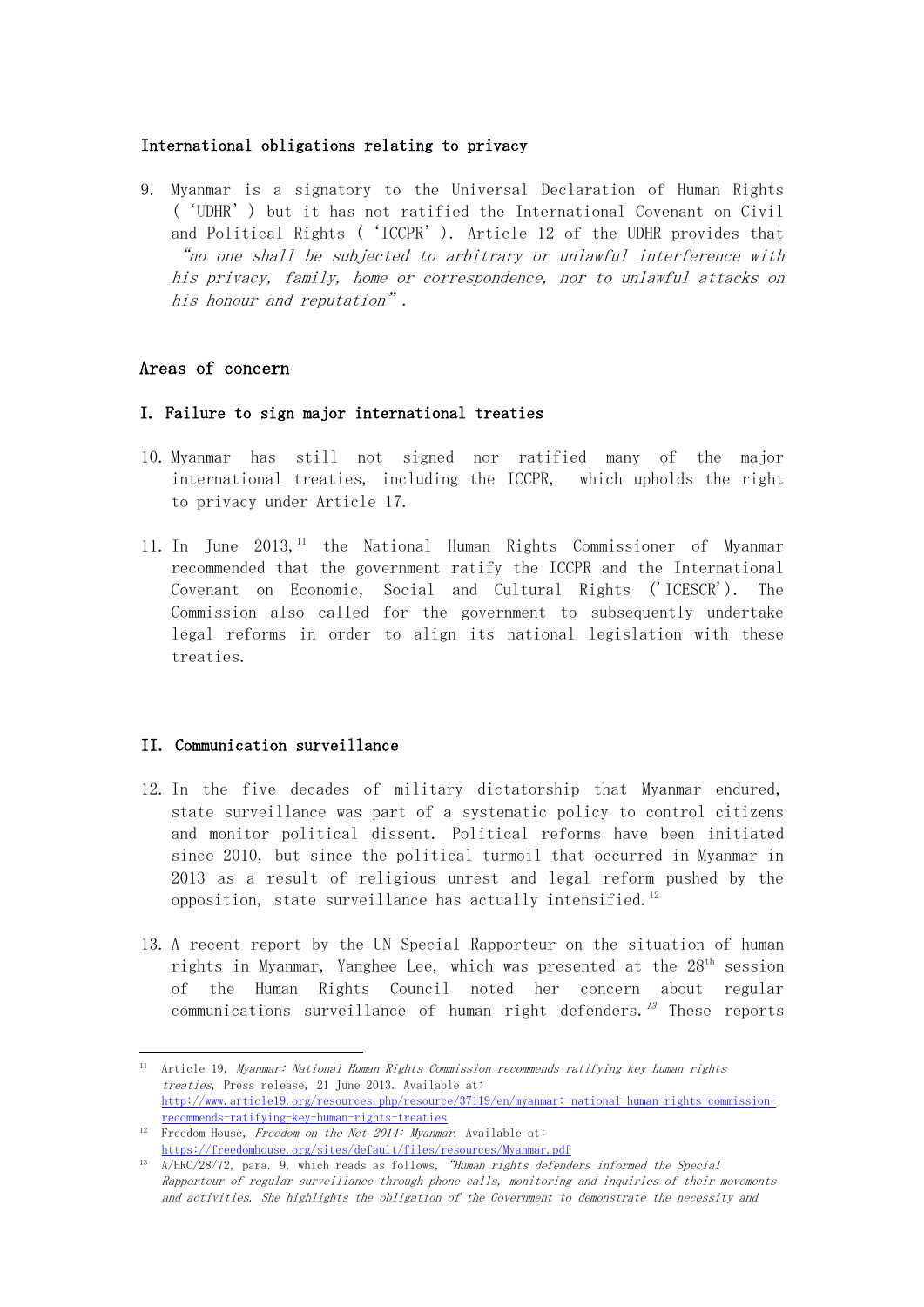complement the ones made in  $2013$ .<sup>14</sup> when it was reported that journalist and academics had received Google notifications of state-sponsored attempts to infiltrate personal accounts on its e-mail service, Gmail.<sup>15</sup>

## Lack of legal framework for lawful communication surveillance

- 14. Whilst the new telecommunication law adopted in 2013 requires a court order for the disclosure of information kept in secured or encrypted systems under Article 69, the government of Myanmar has yet to draft laws that govern the interception of communications by law enforcement. It has been reported that the government has requested support from the European Union to draft this implementation framework.<sup>16</sup>
- 15. This legal void is concerning given that government has expansive powers under Article 76 to "enter and inspect" telecommunication services" for the matters relating national defense and security or public interest" and under Article 77 to "intercept... when an emergency situation arises".
- 16. It is urgent that Myanmar adopts a robust legal framework to govern lawful interception that upholds principles of legitimacy, proportionality and necessity to ensure that any interference with privacy is targeted and not arbitrary, as well as legislate for prior judicial authorisation, independent oversight, user notification, and access to remedy in case of violations.<sup>17</sup>

### Access to communications data

<u>.</u>

17. Whilst Article 75 of the 2013 Telecommunication Law reads that, "The Union Government may, as may be necessary, direct to the relevant organization for enabling to obtain any information and telecommunications which causes harm to national security and prevalence of law without affecting the fundamental rights of the *citizens*", the law fails to include any privacy protections.<sup>18</sup> This

proportionality of such measures, including in relation to the right to privacy, and to establish judicial and parliamentary oversight over the executive's use of surveillance powers."  $^{14}$  Freedom House, *Freedom on the Net 2013: Burma*. Available at:

[https://freedomhouse.org/sites/default/files/resources/FOTN%202013\\_Burma.pdf,](https://freedomhouse.org/sites/default/files/resources/FOTN%202013_Burma.pdf) pp. 14

<sup>&</sup>lt;sup>15</sup> Fuller, T., *E*–*Mails of Reporters in Myanmar Are Hacked*, New York Times, 10 January 2013, Available at:

h[ttp://www.nytimes.com/2013/02/11/world/asia/journalists‐e‐mail‐accounts‐targeted‐in‐myanmar.h](ttp://www.nytimes.com/2013/02/11/world/asia/journalists‐e‐mail‐accounts‐targeted‐in‐myanmar.html?_r=3&) [tml?\\_r=3&;](ttp://www.nytimes.com/2013/02/11/world/asia/journalists‐e‐mail‐accounts‐targeted‐in‐myanmar.html?_r=3&) Crispin, S., As Censorship Wanes, Cyberattacks Rise in Burma, CPJ Internet Channel, 11 February 2013. Available at:

[http://www.cpj.org/internet/2013/02/as‐censorship‐wanes‐cyberattacks‐rise‐in‐b](http://www.cpj.org/internet/2013/02/as‐censorship‐wanes‐cyberattacks‐rise‐in‐burma.php.)urma.php.

<sup>&</sup>lt;sup>16</sup> Purdon, L., *Rights, safety at risk without lawful interception rules*, The Myanmar Times, 26 January 2015. Available at: [http://www.mmtimes.com/index.php/opinion/12900-rights-safety-at-risk-without](http://www.mmtimes.com/index.php/opinion/12900-rights-safety-at-risk-without-lawful-interception-rules.html)[lawful-interception-rules.html](http://www.mmtimes.com/index.php/opinion/12900-rights-safety-at-risk-without-lawful-interception-rules.html)

<sup>17</sup> See:<https://necessaryandproportionate.org/>

<sup>&</sup>lt;sup>18</sup> Freedom House, *Freedom on the Net 2014: Myanmar*. Available at: <https://freedomhouse.org/sites/default/files/resources/Myanmar.pdf>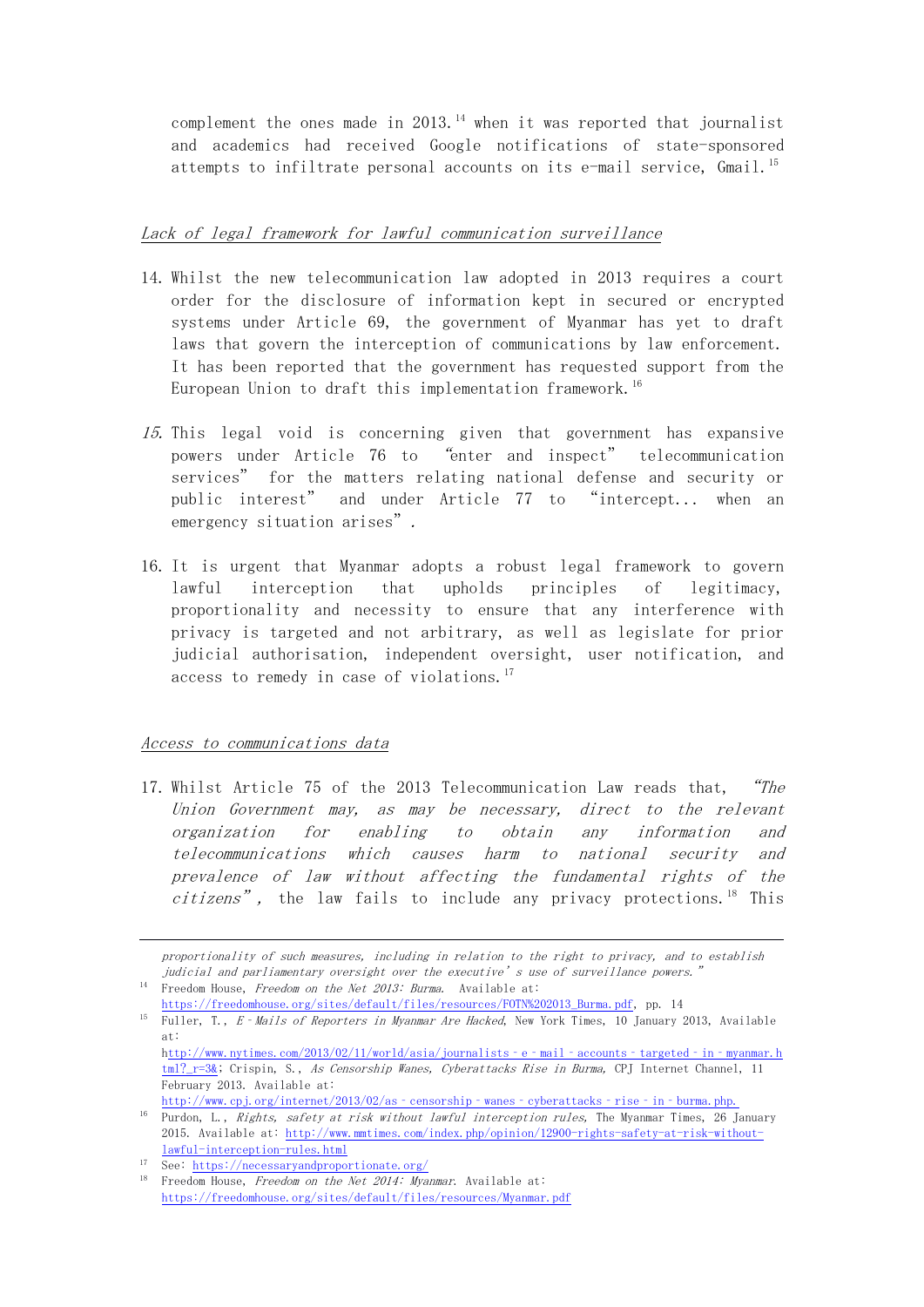provision is very broad and fails to specify which government agents have the authority to do this.

- 18. Article 77 of the 2013 Telecommunication Law says that: "The Ministry may, when an emergency situation arises to operate for public interest, direct the licensee to suspend a Telecommunications Service, to intercept, not to operate any specific form of communication, to obtain necessary information and communications, and to temporarily control the Telecommunications Service and Telecommunications Equipments".
- 19. As noted by Human Rights Watch during the drafting phase of the law, the law fails to provide adequate guidance as to what constitutes "national security", "national defense", "public interest" or "emergency situation". 19
- 20. In 2011, it was reported<sup>20</sup> by Reporters without Border (RSF) that the Ministry of Communications, Posts and Telegraphs (MCPT) had issued new expansive rules for owners of public access centres (i.e. Internet cafes) to require them to keep and share with the authorities personal data such as name, National Registration Card number, passport number (if the user is a foreigner), contact address, and telephone number, as well as a log of the internet websites they visited. As noted by Frank LaRue, former UN Special Rapporteur on Freedom of Expression, "Such laws are particularly problematic in countries where personal computer ownership is low and individuals rely heavily on publicly available computers". 21

## The private sector and human rights obligations

- 21. As noted in the UN Guiding Principles on Business and Human Rights, the private sector has a responsibility to respect human rights.<sup>22</sup>
- 22. With the ICT industry booming in Myanmar,  $23$  it is important for a robust legislative regime protecting the right to privacy and freedom of expression to accompany the development of the telecommunication

<u>.</u>

<sup>&</sup>lt;sup>19</sup> Human Rights Watch (2013) Reforming Telecommunications in Burma: Human Rights and Responsible Investment in Mobile and the Internet, pp. 13. Available at: [http://www.hrw.org/sites/default/files/reports/burma0512\\_ForUpload.pdf](http://www.hrw.org/sites/default/files/reports/burma0512_ForUpload.pdf)

<sup>&</sup>lt;sup>20</sup> Reporters Without Borders, Surveillance of the media and the internet stepped up under new civilian president, 17 May 2011. Available at: [http://en.rsf.org/burma-surveillance-of-media-and-internet-17-](http://en.rsf.org/burma-surveillance-of-media-and-internet-17-05-2011,40296.html) [05-2011,40296.html](http://en.rsf.org/burma-surveillance-of-media-and-internet-17-05-2011,40296.html)

<sup>&</sup>lt;sup>21</sup> A/HRC/23/40, para. 68

<sup>&</sup>lt;sup>22</sup> See: [http://www.ohchr.org/Documents/Publications/GuidingPrinciplesBusinessHR\\_EN.pdf](http://www.ohchr.org/Documents/Publications/GuidingPrinciplesBusinessHR_EN.pdf)

<sup>&</sup>lt;sup>23</sup> Igoe, M., Is Myanmar ready for a telecommunication revolution?, DevEx, 16 May 2014. Available at: <https://www.devex.com/news/is-myanmar-ready-for-a-telecommunications-revolution-83498>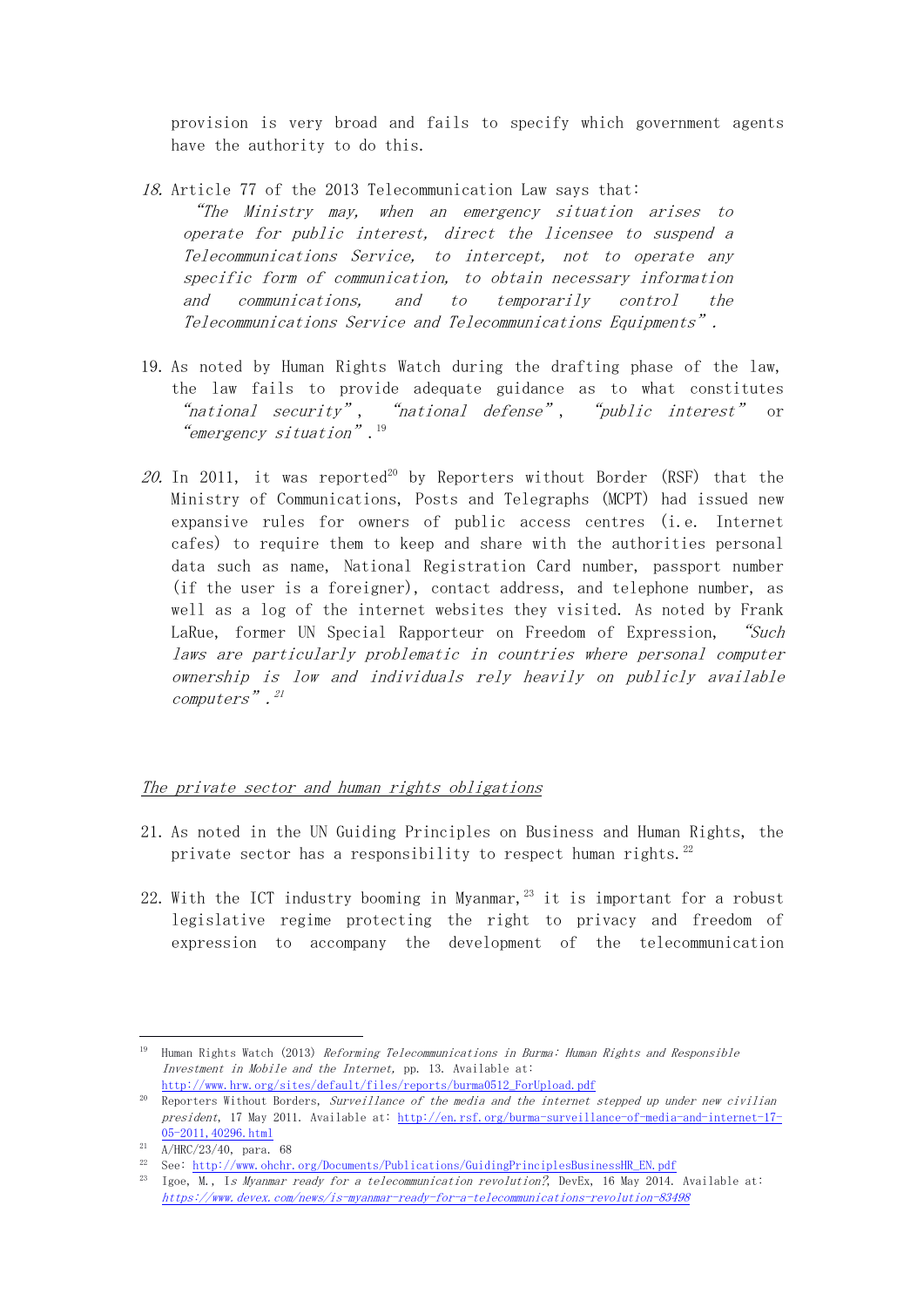infrastructure.<sup>24</sup> The legal void in which the industry is developing raises concerns that citizens may be exposed to increased government surveillance and control.<sup>25</sup>

- 23. Telecommunications company Telenor has said that it will not launch its services until the government had finalised its laws on communication interception.<sup>26</sup> Ooredoo, which launched its services in August 2014, has not announced how it will respond to government request for interferences with communications.<sup>27</sup>
- 24. As noted by the Navi Pillay, former UN High Commissioner for Human Rights, in her report on privacy in the digital age, "There is a strong evidence of a growing reliance by Government on the private sector to conduct and facilitate digital surveillance".<sup>28</sup> She requested that companies must have their own internal policies in place, as well as due diligence policies to "*identify*, assess, prevent and mitigate any adverse impact" on the human rights of users. When requested to provide data or access that fails to meet international human rights standards, they should interpret the these demands as narrowly as possible, as well as request clarification on scope and legal premise for request, a court order and be transparent with users when they received such requests.<sup>29</sup>

## Surveillance and monitoring systems

25. In 2011, the Citizen Lab of the University of Toronto published research documenting<sup>30</sup> the use of Blue Coat Systems' commercial filtering products in Myanmar.<sup>31</sup> Blue Coat<sup>32</sup> allows the surveillance and

<u>.</u>

32

<sup>24</sup> Calderaro, A., Digitalizing Myanmar: Connectivity Developments in Political Transition, Internet Policy Observatory, pp. 3. Available at:

<http://www.global.asc.upenn.edu/app/uploads/2014/12/Digitalizing-Myanmar.pdf>  $25$  Ibid, pp. 3

<sup>&</sup>lt;sup>26</sup> Telenor Group, *Telenor in Myanmar: Privacy & Freedom of Expression*. Available at: [http://www.telenor.com/media/in-focus/telenor-in-myanmar/sustainable-business-in-myanmar/privacy](http://www.telenor.com/media/in-focus/telenor-in-myanmar/sustainable-business-in-myanmar/privacy-freedom-of-expression/)[freedom-of-expression/](http://www.telenor.com/media/in-focus/telenor-in-myanmar/sustainable-business-in-myanmar/privacy-freedom-of-expression/)

 $27$  Purdon, L., The Challenges and Opportunities of Myanmar's new ICT Networks, Institute for Human Rights and Business, Commentary, 16 September 2014. Available at:

<http://www.ihrb.org/commentary/challenges-and-opportunities-myanmar-new-ict-networks.html>

 $28 \frac{\text{A/HRC}}{27/37}$ , para. 42

<sup>29</sup> Ibid, para. 43-45

<sup>30</sup>

The research findings were based on the following evidence, (i) ISP hostnames matching Blue Coat add-on names, (ii) network error pages found were generated by Blue Coat's ProxySG system, and (iii) strong correlation between Blue Coat's categorization of these URLs and those URLs found blocked by the researchers.

<sup>31</sup>

CitizenLab, Behind Blue Coat: Investigations of commercial filtering in Syria and Burma, 9 November 2011. Available at:<https://citizenlab.org/2011/11/behind-blue-coat/>

Blue Coat is a company specialised in online security but it is well know for having sold Deep Packet Inspection (DPI) technology based equipment to an array of countries. See: <https://citizenlab.org/wp-content/uploads/2013/01/Planet-Blue-Coat.pdf>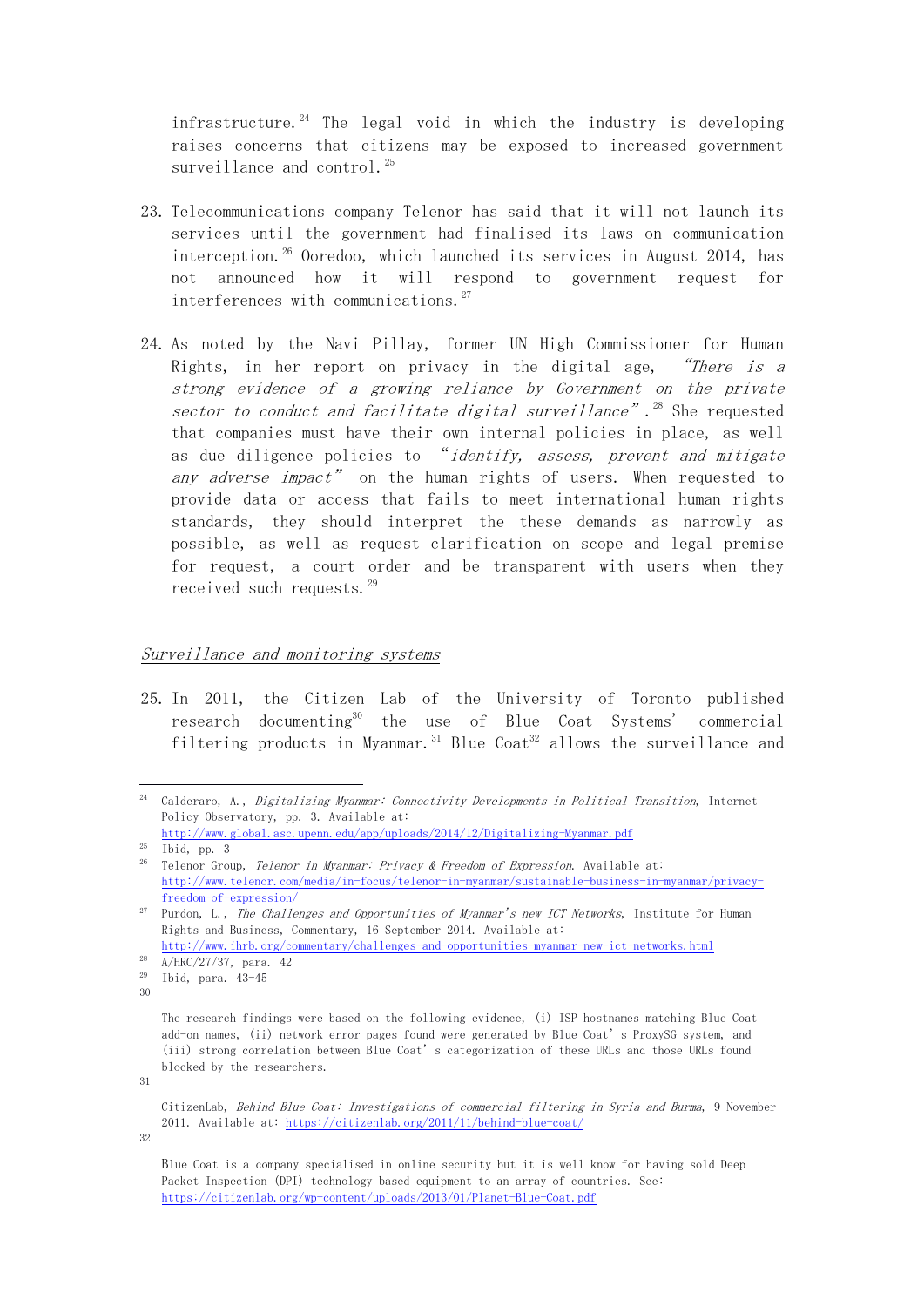monitoring of users' interactions on various applications such as Facebook, Twitter, Google Mail, and Skype.<sup>33</sup> Given that Myanmar was subject to U.S. Sanctions,  $34$ , it is concerning that as a US-based company, Blue Coat, were allowed to sell their products to the government.

- 26. There have also been reports of internet service providers ('ISPs') in Myanmar acquiring censorship equipment and hardware from the Chinese subsidiary of Alcatel-Lucent, a Franco-America company. Although the company denied this claim following a letter it received from RSF and Sherpa Association in March 2010, further investigation revealed that a spokesman for Hanthawaddy, a state-controlled ISP, confirmed in 2008 that the Alcatel's Chinese subsidiary did indeed provide a website filtering and surveillance system.<sup>35</sup>
- 27. Whilst such tools can be used for legitimate aims, such as controlling bandwidth costs, they also have the functionality to permit filtering, censorship, and surveillance, also given the poor human rights record of the government of Myanmar and the lack of legal framework in place to ensure the protection of the rights to privacy and freedom of expression of its citizens, the presence of such technologies is of extreme concern.

## Lack of transparency of agencies conducting surveillance

28. In 2002, the intelligence apparatus of Myanmar was re-structured into the Office of Chief of Military Intelligence (OCMI). The National Intelligence Bureau (NIB), the Directorate of Defense Services Intelligence (DDSI), and the think tank Office of Strategic Studies (OSS) became sub-divisions of the OCMI. The NIB, which included the Bureau of Special Investigation (BSI) and Special Branch (SB) dealing with political, economic and criminal matters, was dismantled in  $2004$ ,  $36$ but it is unclear which agency took over its mandate. In the last decades, there have been numerous reports of corruption in the OCMI leading to power struggles internally but also with other agencies.<sup>37</sup>

<u>.</u> 33

34

Blue Coat, Applications that Blue Coat PacketShaper Classifies and Controls. Available at: [http://www.bluecoat.com/sites/default/files/documents/files/PacketShaper\\_Application\\_List.c.pdf](http://www.bluecoat.com/sites/default/files/documents/files/PacketShaper_Application_List.c.pdf)

U.S. Department of the Treasury, Office of Foreign Assets Control, Burma Sanction Program. Available at:<http://www.treasury.gov/resource-center/sanctions/Documents/burma.pdf>

<sup>&</sup>lt;sup>35</sup> Reporters without Borders, *Internet Enemies: Burma*, 11 March 2011. Available at: http://en.rsf.org/burma-burma-11-03-2011, 39754.html

<sup>36</sup> Promulgation of Law Repealing National Intelligence Bureau Law and Dissolution of the National Intelligence Bureau, 22 October 2004. Available at: [http://www.burmalibrary.org/docs15/2004-](http://www.burmalibrary.org/docs15/2004-SPDC_Law2004-07-Law_Repealing_National_Intelligence_Bureau_Law-en.pdf) [SPDC\\_Law2004-07-Law\\_Repealing\\_National\\_Intelligence\\_Bureau\\_Law-en.pdf](http://www.burmalibrary.org/docs15/2004-SPDC_Law2004-07-Law_Repealing_National_Intelligence_Bureau_Law-en.pdf)

Bahroo, L., A Family at War: Myanmar's Power Struggles and Purge, Security Research Review, Volume 13. Available at: <http://www.bharat-rakshak.com/SRR/Volume13/bahroo.html#9>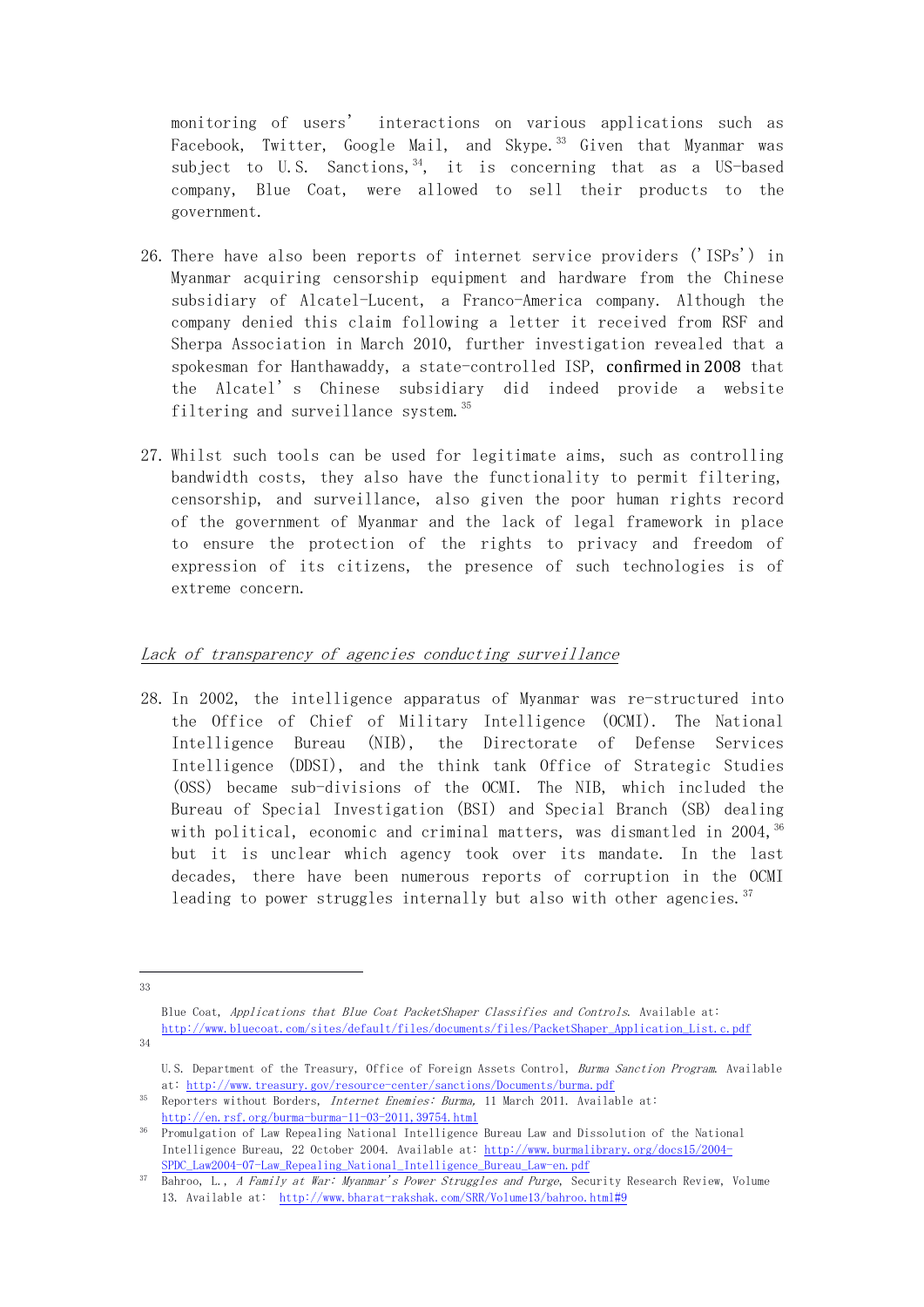- 29. There are various other agencies operating in Myanmar. To support its mission, the Burmese Police created the Special Branch and later a Criminal Investigation Branch. There is also the Myanmar Police Force which in 2004 was given further powers and increased responsibility for monitoring internal security issues.<sup>38</sup>
- 30. It is unclear under what legal regime these agencies are operating, with what remit and powers, and how their policies and practices adhere to international human rights obligations to protect the rights to privacy and freedom of expression. The various different agencies, their remit and operations must be reviewed to meet the international human rights standards, as articulated in the soft law instrument the International Principles on the Application of Human Rights to Communications Surveillance.<sup>39</sup> The State should be transparent about the use and scope of communications surveillance techniques and powers.

## III. Lack of data protection framework

<u>.</u>

31. Myanmar does not have a law regulating the protection of personal data. A consumer protection law was reported to be in drafting and it was hoped to be published for comments in 2013, but this has not been the case.

32. As Myanmar continues with its efforts towards political and legal reforms as a democratic state of government accountable to the rule of law, it is essential that issues related to data protection be addressed. In addition, the lack of a data protection authority means there are limited or no opportunities for individuals to seek information on their right to privacy and the protection of their personal data, nor to seek redress, or compensation in case of a violation of these rights.

33. Current issues of concern in the area of data protection include:

 In 2013, the government announced that it would replace the paper National Registration card<sup>40</sup> with a smarter digital identification card to include biometric data.<sup>41</sup> Whilst it seems plans have been put

<sup>&</sup>lt;sup>38</sup> Selth, A., *Burma's police forces: Continuities and contradictions*, Griffith Asia Institute, Regional Outlook Paper, No. 32, 2011, pp. 5. Available at: [http://www.griffith.edu.au/\\_\\_data/assets/pdf\\_file/0008/372761/Selth-Regional-Outlook-Paper-32.pdf](http://www.griffith.edu.au/__data/assets/pdf_file/0008/372761/Selth-Regional-Outlook-Paper-32.pdf)

<sup>39</sup> Launched in September 2013 following a year of consultation, the International Principles on the Application of Human Rights to Communications Surveillance a set of standards that interpret States' human rights obligations in light of new technologies and surveillance capabilities. The Principles are endorsed by 410 civil society organisations around the world, over 40 leading experts, academics and prominent individuals, as well as 4 elected officials. The Principles set for the first time an evaluative framework for assessing surveillance practices in the context of international human rights law. Please refer to the [www.necessaryandproportionate.org](http://www.necessaryandproportionate.org/) website for further details.

<sup>&</sup>lt;sup>40</sup> The current card already includes he holder's photo, signature, a fingerprint of the left thumb and other personal data such as an ID number, the holder's date and place of birth, the holder's father's name, religion, height, blood type, and any obvious facial markings.

<sup>&</sup>lt;sup>41</sup> Kha, K., *Foreign Know-How Called Upon as Burma Gears Up for Smart ID Card Program*,, The Irrawaddy, 11 April 2013. Available at: [http://www.irrawaddy.org/burma/foreign-know-how-called-upon-as-burma](http://www.irrawaddy.org/burma/foreign-know-how-called-upon-as-burma-gears-up-for-smart-id-card-program.html)[gears-up-for-smart-id-card-program.html](http://www.irrawaddy.org/burma/foreign-know-how-called-upon-as-burma-gears-up-for-smart-id-card-program.html)